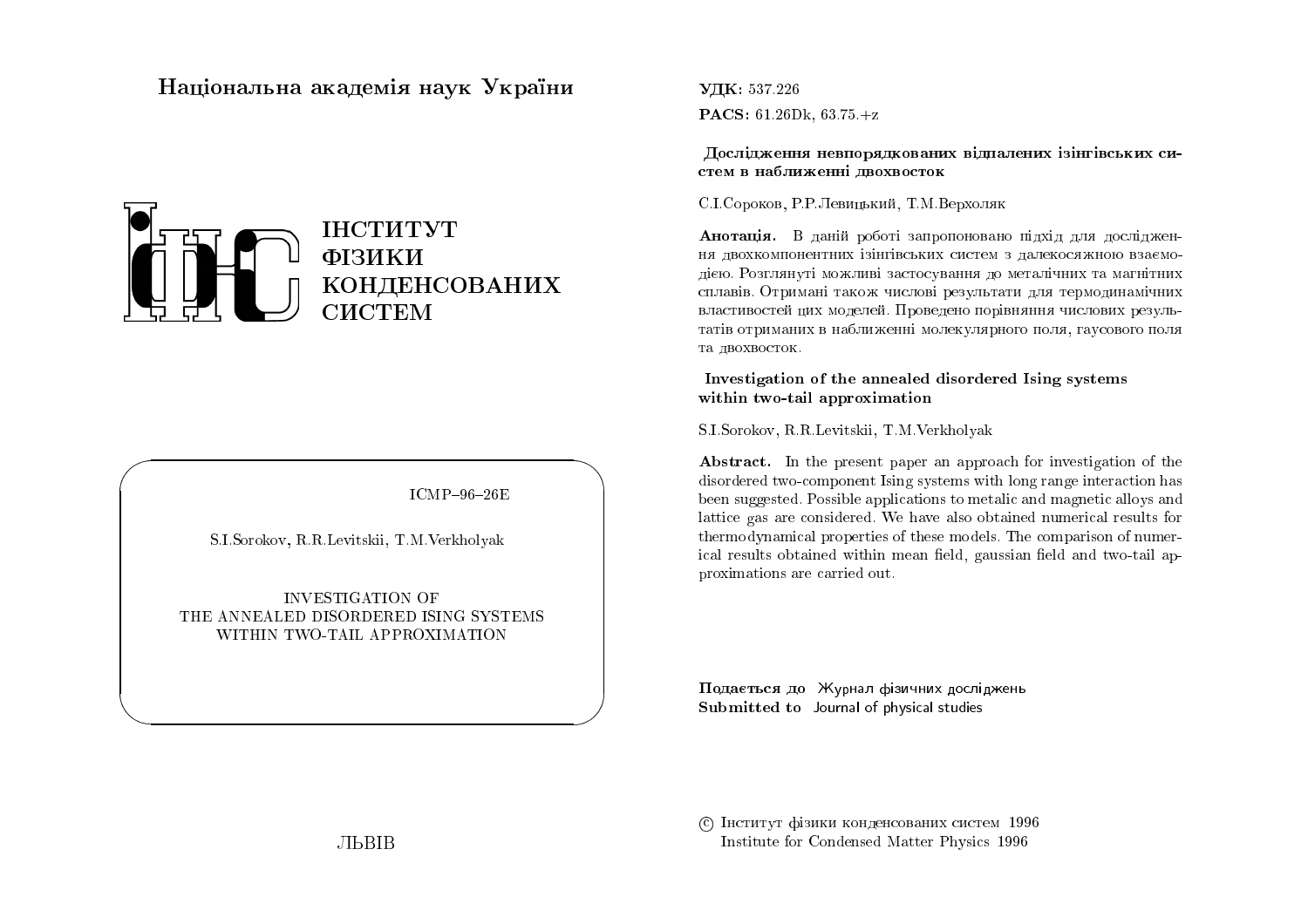#### 1.Introduction

The present paper is devoted to the in vestigation of a binary annealed disordered magne<sup>t</sup> on the basis of Ising model. This model and its simpler versions are often used in the study of metalic alloys  $[1-3]$ , magnetic alloys [4,5], ferroelectric solutions, in particular, the ferroelectrics with hydrogen bonds [6].

Let us point out several works concerning the magnetic alloys. In thework [4], V.G.Vaks and N.E.Zein obtained <sup>p</sup>hase diagrams for the model of the binary magnetic allo y with non-magnetic impurities within two particle cluster approximation at  $T>T_m$  ( $T_m$  is the temperature of<br>the magnetic exterior). It was noted that in mean field engresimation the magnetic ordering). It was noted that in mean field approximation (MFA) in contrast to cluster approximation the magnetic subsystem does<br>not influence the phase diagram. Later by magnetic MFA, T. Kawasali, El not in
uence the <sup>p</sup>hase diagram. Later by means of MFA T.Ka wasaki [5] investigated the influence of the magnetic subsystem on the properties<br>of the atomic subsystem and u.v. at  $T \leq T$ . In the work [6] a detailed of the atomic subsystem and v.v. at  $T < T_m$ . In the work [6] a detailed<br>investigation of this model within two site eluster enconveniention were investigation of this model within two-site cluster approximation wereperformed. There was found the influence of the spin subsystem on bin-<br>  $\mathcal{L}^{(1)}$  (consistence terms on time  $T$ ) and mine del (constance on consistence odal (coexistence temperature  $T_b$ ) and spinodal (spontaneous separation temperature  $T_s$ ) temperatures of the system in a spin ordering phase.<br>Here the difference hatusen supposed and annualed types of disarder has Here the difference between quenched and annealed types of disorder has been in vestigated and correlation functions ha ve been calculated.

The non-magnetic version of the model is often applied to the study of real binary alloys  $[1–3]$ . Using the pseudopotential theory for defining of intersite interaction Z.Gurskii and Yu.Khokhlov tried to explain the properties of Ca-Ba and K-Cs alloys [2]. For the thermodynamical aver aging they used the collective variables method with a non-selfconsistent equation for unknown chemical potential.

Thiswork has been directed to the study of a disordered model with long range interaction or short range one in a case of large  $z$  ( $z$  is the  $\mathop{\mathrm{number}}$  of  $\mathop{\mathrm{nearest}}$   $\mathop{\mathrm{neighbours}}$ ). At first we consider the  $\mathop{\mathrm{Hamiltonian}}$ of  $M$ -component Ising model and study the model within mean field approximation (MFA),  $\rm{Gaussian}$  field approximation ( $\rm{GFA})$  and two-tail approximation (TTA). But for the sake of simplicit y all approximations are formulated for the case  $M=2$ .

#### 2.Description of the model

Let us consider M-component system with site disorder on Bravais lat-<br>ties with the following Hamiltonian tice with the following Hamiltonian:

$$
-\beta H = \mathcal{H} = \mathcal{H}_x + \mathcal{H}_s,\tag{2.1}
$$

where

$$
\mathcal{H}_x = \sum_{\alpha=1}^M \sum_{i=1}^N \varepsilon_\alpha x_{i\alpha} + \frac{1}{2} \sum_{\alpha,\beta=1}^M \sum_{i,j=1}^N V_{\alpha\beta} (i-j) x_{i\alpha} x_{j\beta}, \qquad (2.2)
$$

$$
\mathcal{H}_s = \sum_{\alpha=1}^M \sum_{i=1}^N \Gamma_{\alpha} x_{i\alpha} S_{i\alpha} + \frac{1}{2} \sum_{\alpha,\beta=1}^M \sum_{i,j=1}^N \mathcal{I}_{\alpha\beta} (i-j) x_{i\alpha} S_{i\alpha} x_{j\beta} S_{j\beta}.
$$
(2.3)

All parameters of the Hamiltonian  $(2.1)$  contain the factor  $(-\beta)$ . The Hamiltonian  $\mathcal{H}_x$  corresponds to the disordered ionic subsystem. Here  $\varepsilon_{\alpha} = \vartheta_{\alpha} + \mu_{\alpha}, \ \mu_{\alpha} = -\beta \mu_{\alpha}^{R}$  is the dimensionless chemical potential of  $\alpha$ -type ions,  $\vartheta_{\alpha}$  is related to the difference between alloy component ion characteristics;  $V_{\alpha\beta}(i-j) = V_{\alpha\beta}(R_{ij})$  is the potential of effective ionic interaction;  $x_{i\alpha} = 1$ , if the site is occupied by the ion of type  $\alpha$ and 0 otherwise. The Hamiltonian  $\mathcal{H}_s$  corresponds to the system of N<br>Lingwoing  $(S - S^z)$  cityated on the ions with sytemal field energy Ising spins  $(S_{i\alpha} = S_{i\alpha}^z)$  situated on the ions with external field energy  $h_{\alpha} = (\mu_{\alpha} \mathbf{h})$  and exchange interaction  $\mathcal{I}_{\alpha\beta}(i-j) = \mathcal{I}_{\alpha\beta}(R_{ij}).$ 

In the present paper we confine ourselves by the case of binary alloy  $(M = 2)$ . It should be noted that suggested approximations below can be applied to magnetic alloys with arbitrary number of sorts. It is con venientto use the spin variables instead of  $x_{i1}, x_{i2}$  ( $\alpha = 1, 2$ )

$$
x_{i\alpha} = \frac{1 - (-1)^{\alpha} S_{i0}}{2}; \quad S_{i0} = x_{i1} - x_{i2}.
$$
 (2.4)

Now the Hamiltonian (2.1) can be written as follows

$$
\mathcal{H}_{xs} = E(\varepsilon) + \mathcal{H}_{\Theta}(\mathbf{\Gamma}),
$$
\n
$$
\mathcal{H}_{\Theta}(\mathbf{\Gamma}) = \sum_{\sigma=0,1,2} \sum_{i=1}^{N} \Gamma_{\sigma} \Theta_{i,\sigma} + \frac{1}{2} \sum_{\sigma,\sigma'} \sum_{i,j=1}^{N} \mathcal{I}_{\sigma,\sigma'}(R_{ij}) \Theta_{i\sigma} \Theta_{j\sigma}.
$$
\n(2.5)

Here we use the following notations

$$
\Gamma = \begin{pmatrix} \Gamma_0 \\ h_1 \\ h_2 \end{pmatrix}, \quad \Theta_i = \begin{pmatrix} S_{i0} \\ x_{i1} S_{i1} \\ x_{i2} S_{i2} \end{pmatrix},
$$
  
\n
$$
\hat{\mathcal{I}}(R) = \begin{pmatrix} \mathcal{I}(R) & 0 & 0 \\ 0 & \mathcal{I}_{11}(R) & \mathcal{I}_{12}(R) \\ 0 & \mathcal{I}_{12}(R) & \mathcal{I}_{22}(R) \end{pmatrix},
$$
  
\n
$$
\frac{1}{N} E = \frac{1}{2} (\varepsilon_1 + \varepsilon_2) + \frac{1}{8} (V_{11} + V_{22} + 2V_{12}),
$$
  
\n
$$
\Gamma_0 = \frac{1}{2} (\varepsilon_1 - \varepsilon_2) + \frac{1}{4} (V_{11} - V_{22}) (V_{\alpha,\beta} = V_{\alpha,\beta}(q \to 0)),
$$
  
\n
$$
4\mathcal{I}(R) = V_{11}(R) + V_{22}(R) - 2V_{12}(R).
$$
\n(2.6)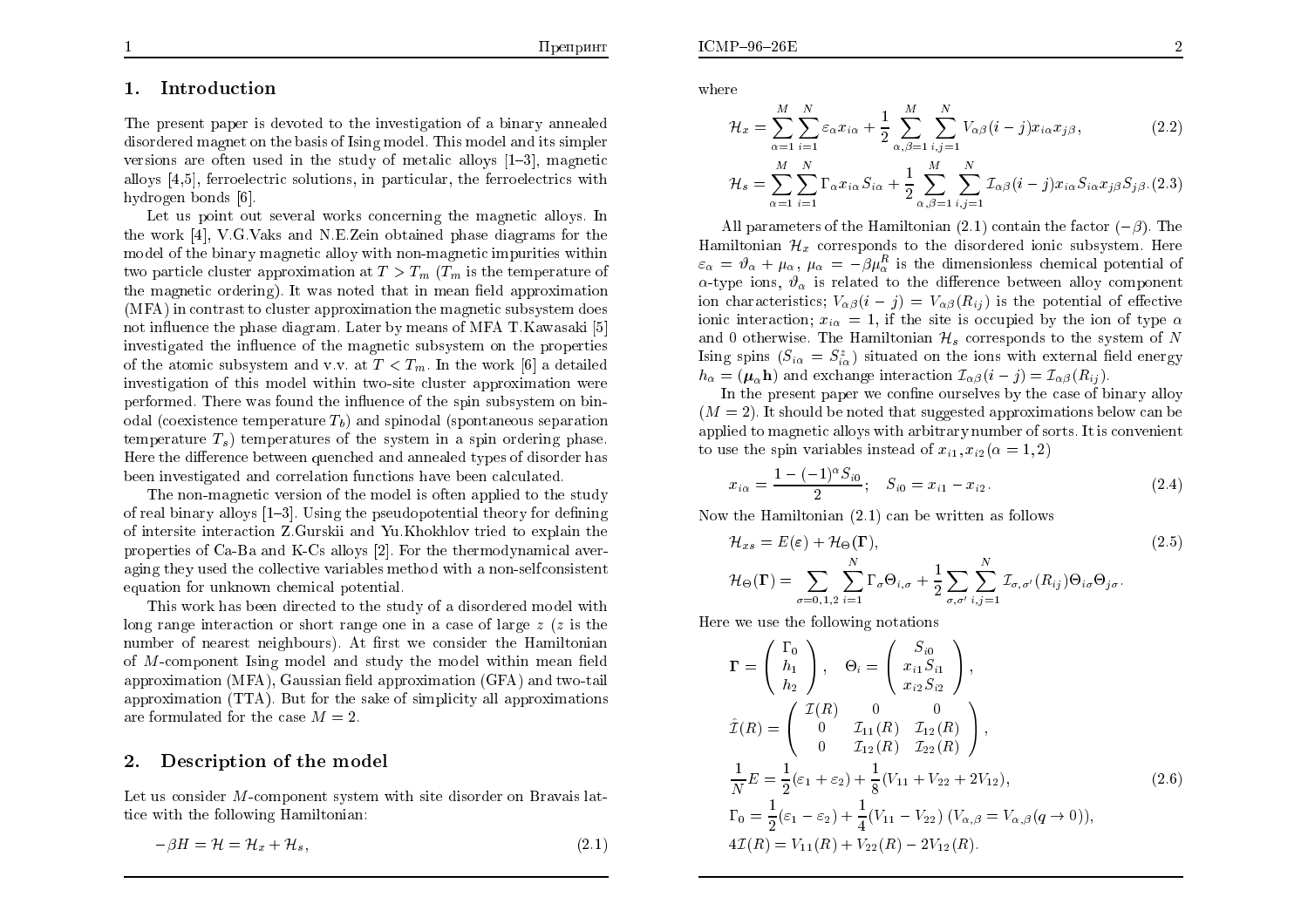The Hamiltonian  $\mathcal{H}_{\Theta}(\Gamma)$  describes the three-sort spin system. The thermodynamical potential (TP) of system (2.1) has the following form ( $\mathbf{h} =$  $(h_1, h_2)$ 

$$
\Omega(\varepsilon, \mathbf{h}) = -\beta^{-1} \ln Sp_{\{s, x\}} \ e^{\mathcal{H}(x, s)} = E(\varepsilon) + \Omega_{\Theta}(\mathbf{\Gamma}). \tag{2.7}
$$

Here  $\Omega_{\Theta}(\Gamma)$  is the TP for the Hamiltonian  $\mathcal{H}_{\Theta}(\Gamma)$ . The correlation functions  $(CFs)$  of an arbitrary order can be obtained on the basis of the relations

$$
\Omega_{\Theta}^{(l)}(i_1 \delta_1, \dots, i_l \delta_l) = \langle \Theta_{i_1 \delta_1} \cdots \Theta_{i_l \delta_l} \rangle^c = \frac{\delta}{\delta \Gamma_{i_1 \delta_1}} \cdots \frac{\delta}{\delta \Gamma_{i_l \delta_l}} [-\beta \Omega_{\Theta}(\Gamma)]. \tag{2.8}
$$

Here we have replaced the uniform fields  $\Gamma_{\alpha}$  with nonuniform ones  $\Gamma_{i\alpha}$ .<br>The TD (2.7) is a function of termograture (T) and shamical potentials The TP  $(2.7)$  is a function of temperature  $(T)$  and chemical potentials  $(\mu_1, \mu_2)$ . Transition to concentration variables  $c_{\alpha}$  instead of  $\mu_{\alpha}$  can be performed by the Legendre transformation

$$
\frac{1}{N}F(\mathbf{c}, \mathbf{h}) = \frac{1}{N}\Omega(\varepsilon, \mathbf{h}) - \sum_{\alpha=1,2} \mu_{\alpha}^{R} c_{\alpha}.
$$
\n(2.9)

Here  $F(\mathbf{c}, \mathbf{h})$  is a free energy of system (2.1) and chemical potentials are defined by  $(m_0 = \langle S_{i0} \rangle)$ 

$$
c_{\alpha} = \frac{N_{\alpha}}{N} = \frac{\delta}{\delta \varepsilon_{\alpha}} [-\beta \Omega(\varepsilon, h)] = \frac{1 - (-1)^{\alpha} m_0}{2}.
$$
\n(2.10)

The system  $(2.10)$  gives only one independent equation for  $\mu_1 - \mu_2$  or  $\Gamma_0$ ,<br>because  $\sum_{n=1}^{\infty}$  1. Here we consider the system which undergoes hother because  $\sum_{\alpha} c_{\alpha} = 1$ . Here we consider the system which undergoes both the concretion phase transition and magnetic phase at temperature  $T$ . the separation phase transition and magnetic phase at temperature  $T_m$ . Therefore, the expression for  $\langle S_{i0} \rangle$  can contain the magnetic moments  $m_1 = \langle S_{i1} \rangle$  and  $m_2 = \langle S_{i2} \rangle$  as well. The equations for them we will obtain proceeding from (2.8):

$$
m_1 = \frac{\delta}{\delta \Gamma_1} \cdot \frac{1}{N} [-\beta \Omega_{\Theta}(\mathbf{\Gamma})], \quad m_2 = \frac{\delta}{\delta \Gamma_2} \cdot \frac{1}{N} [-\beta \Omega_{\Theta}(\mathbf{\Gamma})]. \tag{2.11}
$$

The system of equations  $(2.10)$ ,  $(2.11)$  gives the values for  $\Gamma_0$ ,  $m_1$ ,  $m_2$  as function of temperature T and concentration  $c = c_1$ . The spontaneous separation transition occurs at  $T_s$  (spinodal temperature) which is found as divergence temperature of CF  $((S_{i0}S_{j0})^c)_{\mathbf{q}=0}$ . The coexistence temperature  $T_b$  (binodal temperature) of both phases A and B is calculated from the following system

$$
\begin{cases} \Omega(\varepsilon(m_0), \mathbf{h}, T_b)/_{m_0 = m_{0A}} = \Omega(\varepsilon(m_0), \mathbf{h}, T_b)/_{m_0 = m_{0B}} \\ \Gamma_0(m_{0A}, \mathbf{h}, T_b) = \Gamma_0(m_{0B}, \mathbf{h}, T_b) \end{cases} \tag{2.12}
$$

The system  $(2.12)$  gives the dependences  $m_{0A}(T_b), m_{0B}(T_b)$  and it is solved jointly with system  $(2.10)$ ,  $(2.11)$ .

Although for the system  $(2.12)$  exact solution has not been found, one can make some conclusions about the symmetry of <sup>p</sup>hase diagrams. In case  $\mathcal{I}_{11} = \mathcal{I}_{22}$  and  $\Gamma_1 = \Gamma_2$  the thermodynamical potential

$$
\Omega_{\Theta}(\Gamma_{0}, \mathbf{h}) = -\beta^{-1} \ln Sp \exp \left[ \sum_{i=1}^{N} \Gamma_{0}(x_{i1} - x_{i2}) + \frac{1}{2} \sum_{i,j=1}^{N} \mathcal{I}(i-j)(x_{i1} - x_{i2})(x_{j1} - x_{j2}) + \mathcal{H}_{s} \right] = \Omega_{\Theta}(-\Gamma_{0}, \mathbf{h})
$$

will be even function of  $\Gamma_0$  (because trace over  $x_{i1}$  and  $x_{i2}$  becomes equivalent). Similarly, it can be pro ved that

$$
m_0(\Gamma_0) = \langle x_{i1} - x_{i2} \rangle =
$$
  
\n
$$
\frac{Sp(x_{i1} - x_{i2})e^{\sum \Gamma_0(x_{i1} - x_{i2}) + \frac{1}{2}\sum \mathcal{I}(i-j)(x_{i1} - x_{i2})(x_{j1} - x_{j2}) + \mathcal{H}_s}}{Spe^{\sum \Gamma_0(x_{i1} - x_{i2}) + \frac{1}{2}\mathcal{I}(i-j)(x_{i1} - x_{i2})(x_{j1} - x_{j2}) + \mathcal{H}_s}}
$$
  
\n
$$
\frac{Sp(x_{i2} - x_{i1})e^{\sum (-\Gamma_0)(x_{i1} - x_{i2}) + \frac{1}{2}\sum \mathcal{I}(i-j)(x_{i1} - x_{i2})(x_{j1} - x_{j2}) + \mathcal{H}_s}}{Spe^{\sum \Gamma_0(x_{i1} - x_{i2}) + \frac{1}{2}\mathcal{I}(i-j)(x_{i1} - x_{i2})(x_{j1} - x_{j2}) + \mathcal{H}_s}}
$$
  
\n
$$
= \langle x_{i2} - x_{i1} \rangle = -m_0(-\Gamma_0)
$$

is odd function of  $\Gamma_0$ , where  $\Gamma_0 \sim (\mu_1 - \mu_2)$  and determined by the formula (2.6). This means that  $\Omega_{\Theta}$  is even function relatively variable  $m_0$  and first equation of the system  $(2.12)$  has following solution  $m_{0B} = -m_{0A}$ . Then second equation for  $m_0$  can be rewritten as following:  $\Gamma_0(m_{0A}, \mathbf{h}, T_b) = 0$ . Therefore, phase diagram is symmetrical<br>relatively equipples  $m$ , as parameterian of components' equantuation as relatively variables  $m_0$  or permutation of components' concentration  $c_1$ and  $c_2$ .

The spinodal temperature also is symmetrical function of  $m_0 = c_1$  $c_2$  in case  $\mathcal{I}_{11} = \mathcal{I}_{22}$  and  $\Gamma_1 = \Gamma_2$ . Spinodal decay takes place if the CF  $(\langle S_{i0}S_{j0}\rangle^c)_{\mathbf{q}=0}$  diverges. It means that the system becomes unstable against the infinitesimal fluctuation of concentration:  $\frac{\partial^2 F}{\partial m_0^2} = 0$ . Since  $\frac{\partial F}{\partial m_0} = \Gamma_0$ , the last condition may be rewritten as  $\frac{\partial \Gamma_0}{\partial m_0} = 0$ .  $\Gamma_0$  is odd function of  $m_0$ , then  $\frac{\partial \Gamma_0}{\partial m_0}$  will be even function of  $m_0$ . This means if for a certain temperature  $T_s$  the equation  $\frac{\partial \Gamma_0}{\partial m_0} = 0$  has solution  $m_0$ , the solution  $-m_0$  also exists and spinodal temperature  $T_s$  is an even function relatively  $m_0$ .

Further for calculation of TP and CFs of system with Hamiltonian  $\mathcal{H}_{\Theta}(\Gamma)$  we will use the expansion over  $1/z$  and the results of ref. [7].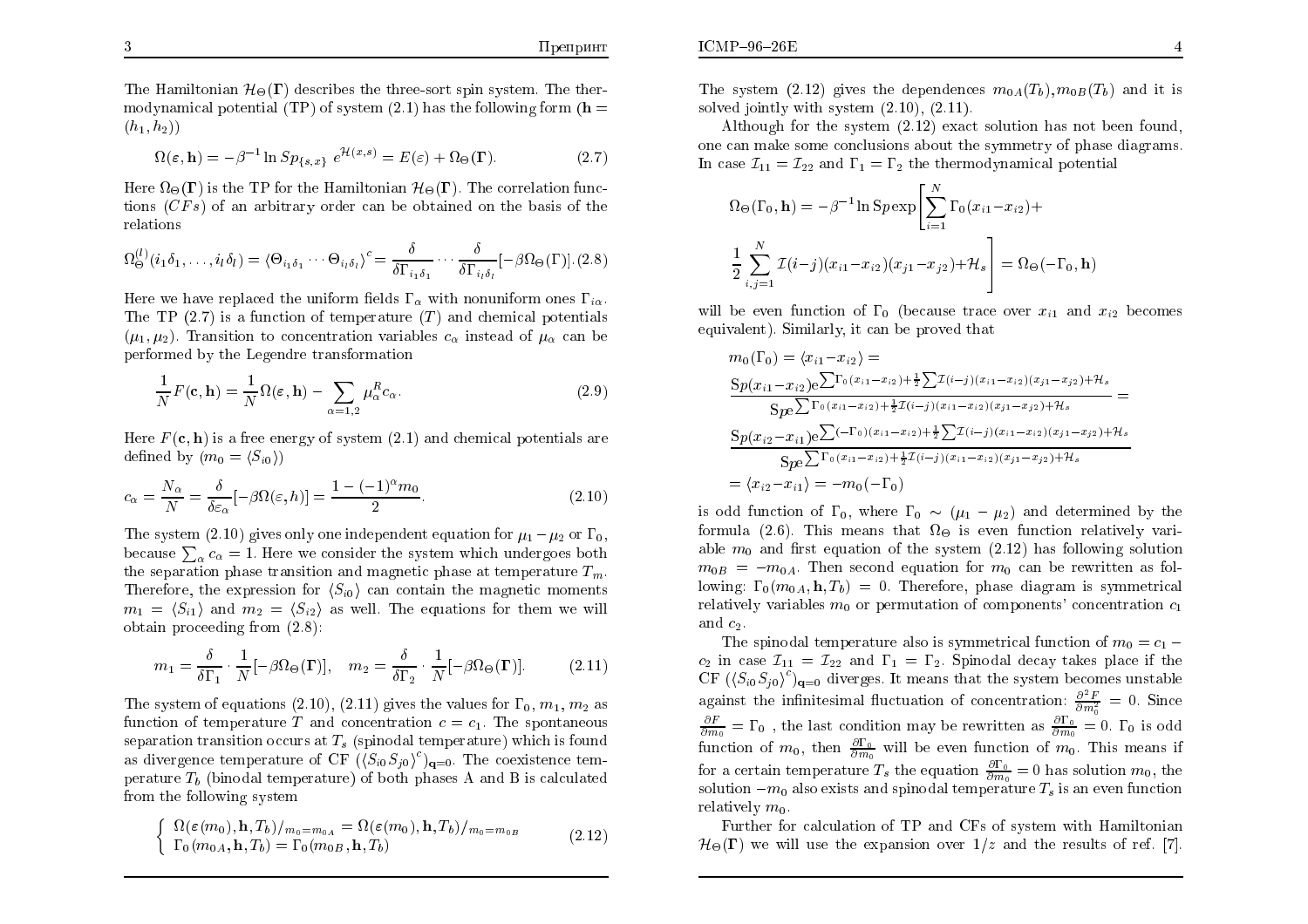$ICMP-96-26E$ 

Now the TP  $\Omega_{\Theta}(\mathbf{\Gamma})$  can be written as follows  $(\mathcal{I}_{\alpha\beta})=(\mathcal{I}_{\alpha\beta}(\mathbf{q}\to 0),V=V(\mathbf{q}\to 0))$  $V({\bf q}\rightarrow 0)$ )

$$
-\frac{\beta}{N}\Omega_{\Theta}(\mathbf{\Gamma}) = -\frac{1}{2} \sum_{\delta,\delta'=0,1,2} \mathcal{I}_{\delta\delta'} m_{\delta} m_{\delta'} + f(\mathbf{\mathbf{\hat{e}}}), \qquad (2.13)
$$

$$
f(\mathbf{\mathbf{\hat{x}}}) = \langle F^{(0)}(\mathbf{\mathbf{\hat{x}}} + \boldsymbol{\sigma}) \rangle - \frac{1}{2} \sum_{\delta, \delta' = 0, 1, 2} \lambda_{\delta \delta'}^{(2)} \langle F_{\delta \delta'}^{(2)}(\mathbf{\mathbf{\hat{x}}} + \boldsymbol{\sigma}) \rangle -
$$

$$
-\frac{1}{2N} \sum_{q} \ln \det[1 - \hat{\mathcal{I}}(q) \langle \hat{F}_{\delta \delta'}^{(2)}(\mathbf{\mathbf{\hat{x}}} + \boldsymbol{\sigma}) \rangle]. \tag{2.14}
$$

Here irreducible part  $f(\mathbf{\hat{x}})$  of  $\Omega_{\Theta}(\Gamma)$  is written with the accuracy up one-loop diagrams (t wo-tail diagrams approximation (TTA)).

We use the following notations from ref. [7] for averages of arbitrary<br>  $\lim_{n \to \infty} u(n + \tau)$  aver fluctuation fields  $\tau$  with Constitution distribution function  $y(\mathbf{a} + \boldsymbol{\sigma})$  over fluctuating fields  $\boldsymbol{\sigma}$  with Gaussian distribution function  $\rho_2(\boldsymbol{\sigma})$ :

$$
\langle y(\mathbf{\mathbf{\alpha}} + \boldsymbol{\sigma}) \rangle = \int d\sigma_0 d\sigma_1 d\sigma_2 \rho_2(\boldsymbol{\sigma}) y(\mathbf{\mathbf{\alpha}} + \boldsymbol{\sigma}), \qquad (2.15)
$$
  
\n
$$
\rho_2(\boldsymbol{\sigma}) = [\det 2\pi \hat{\lambda}^{(2)}]^{-1/2} \exp\{-\frac{1}{2} \sum_{\delta,\delta'} [\hat{\lambda}^{(2)}]^{-1}_{\delta\delta'} \sigma_\delta \sigma_{\delta'}\},
$$
  
\n
$$
\mathbf{\alpha}_0 = \Gamma_0 + \mathcal{I}m_0, \quad \mathbf{\alpha}_\alpha = h_\alpha + \sum_\beta \mathcal{I}_{\alpha\beta} m_\beta \ (\alpha, \beta = 1, 2),
$$

where  $[\hat{\lambda}^{(2)}]^{-1}$  is the inverse matrix to  $\hat{\lambda}^{(2)}$ . In (2.15) we use the following notations for functions on  $\mathbf{x} = (x_0, x_1, x_2)$ 

$$
F^{(0)}(\mathbf{x}) = \ln Z(\mathbf{x}) = \ln \{e^{x_0} Z_1(x_1) + e^{-x_0} Z_2(x_2)\};
$$
  
\n
$$
F^{(1)}_{\delta}(\mathbf{x}) = \frac{\delta}{\delta x_{\delta}} F^{(0)}(\mathbf{x}); \ F^{(2)}_{\delta\delta'}(\mathbf{x}) = \frac{\delta}{\delta x_{\delta'}} \cdot \frac{\delta}{\delta x_{\delta}} F^{(0)}(\mathbf{x});
$$
  
\n
$$
Z_{\alpha}(x_{\alpha}) = S p_{s_{\alpha}} e^{x_{\alpha} s_{\alpha}} \implies 2 \cosh x_{\alpha};
$$
  
\n
$$
\mathcal{F}^{(0)}_{\alpha}(x_{\alpha}) = \ln Z_{\alpha}(x_{\alpha}); \ \mathcal{F}^{(l)}_{\alpha}(x_{\alpha}) = \frac{\delta^{l}}{\delta x_{\alpha}^{l}} \mathcal{F}^{(0)}_{\alpha}(x_{\alpha}).
$$
\n(2.16)

From stationarity conditions with respect to nine variables  $m_0, m_\alpha$ From stationarity conditions with respect to nine variables  $m_0, m_\alpha$ ,<br>  $\lambda_{00}^{(2)}, \lambda_{0\alpha}^{(2)} = \lambda_{\alpha 0}^{(2)}, \lambda_{\beta \beta}^{(2)}$  we find the system of nine equations for nine unknown  $\Gamma_0, m_\alpha, \, \lambda_{00}^{(2)}, \, \lambda_{0\alpha}^{(2)} = \lambda_{\alpha0}^{(2)}, \, \lambda_{\alpha\beta}^{(2)}$ 

$$
2c - 1 = m_0 = \langle F_0^{(1)}(\mathbf{\mathfrak{B}} + \mathbf{\sigma}) \rangle, \ m_\alpha = \langle F_\alpha^{(1)}(\mathbf{\mathfrak{B}} + \mathbf{\sigma}) \rangle, \tag{2.17}
$$

$$
\lambda_{\delta\delta'}^{(2)} = \left(\frac{1}{2N}\sum_{q} [\hat{1} - \hat{\mathcal{I}}(q)\langle F^{(2)}(\mathbf{a}+\boldsymbol{\sigma})\rangle]^{-1}\hat{\mathcal{I}}(q)\right)_{\delta\delta'}.
$$
 (2.18)

In the works of Onyszkiewicz at all  $[8]$  GFA was suggested. It can be obtained expanding  $\ln\det[\hat{1}-\hat{\mathcal{I}}(q)\langle\hat{F}^{(2)}_{\delta\delta'}(\bm{\mathfrak{e}}+\bm{\sigma})\rangle]$  in (2.14) and  $\left(\frac{1}{2N}\sum_q[\hat{1} \hat{\mathcal{I}}(q)\langle\hat{F}^{(2)}(\bm{\mathfrak{w}}+\bm{\sigma})\rangle]^{-1}\hat{\mathcal{I}}(q)\Big)_{\delta\delta'}\text{ in (2.18) in }\mathcal{I}(q)\text{ up to the terms of second}$ order. In the result :

$$
f(\mathbf{\mathbf{\hat{x}}}) = \langle F^{(0)}(\mathbf{\mathbf{\hat{x}}} + \boldsymbol{\sigma}) \rangle - \frac{1}{2} \sum_{\delta, \delta' = 0, 1, 2} \lambda_{\delta \delta'}^{(2)} \langle F_{\delta \delta'}^{(2)}(\mathbf{\mathbf{\hat{x}}} + \boldsymbol{\sigma}) \rangle -
$$

$$
-\frac{1}{2N} \sum_{\delta, \delta_1, \delta_2 = 0, 1, 2} \langle F_{\delta_1 \delta'}^{(2)}(\mathbf{\mathbf{\hat{x}}} + \boldsymbol{\sigma}) \rangle \langle F_{\delta_2 \delta}^{(2)}(\mathbf{\mathbf{\hat{x}}} + \boldsymbol{\sigma}) \rangle \sum_{q} \mathcal{I}_{\delta \delta_1}(q) \mathcal{I}_{\delta' \delta_2}(q), \quad (2.19)
$$

$$
\lambda_{\delta \delta'}^{(2)} = \frac{1}{2N} \sum_{\delta_1, \delta_2 = 0, 1, 2} \langle F_{\delta_1 \delta_2}^{(2)}(\mathbf{\mathbf{\hat{x}}} + \boldsymbol{\sigma}) \rangle \sum_{q} \mathcal{I}_{\delta \delta_1}(q) \mathcal{I}_{\delta_2 \delta'}(q). \quad (2.20)
$$

In contrast to GFA and TT A MFA permits to ge<sup>t</sup> analytical results for thermodynamical functions and transition temperatures in case of non-magnetic alloys. This approximation one can obtain neglecting fluctuation of molecular field  $m_{\delta}$ . The expression for TP is

$$
-\frac{\beta}{N}\Omega_{\Theta}(\mathbf{\Gamma}) = -\frac{1}{2} \sum_{\delta,\delta'=0,1,2} \mathcal{I}_{\delta\delta'} m_{\delta} m_{\delta'} + F^{(0)}(\mathbf{\mathbf{\mathfrak{E}}}). \tag{2.21}
$$

The equation for chemical potential and order parameters is determined by the relations (2.10), (2.11). In MFA one can obtain:

$$
2c_1 - 1 = m_0 = F_0^{(1)}(\mathbf{x}) = \left[e^{\mathbf{x}_0} Z_1(\mathbf{x}_1) - e^{-\mathbf{x}_0} Z_2(\mathbf{x}_2)\right] Z(\mathbf{x})^{-1}, \qquad (2.22)
$$

$$
m_{\alpha} = F_{\alpha}^{(1)}(\mathbf{x}) = e^{(-1)^{\alpha+1}\mathbf{x}_0} Z_{\alpha}^{(1)}(\mathbf{x}_{\alpha}) Z(\mathbf{x})^{-1}.
$$
 (2.23)

The equation for  $m_0$  can be transformed to two dependent equations for the components' concentration  $c_{\alpha}$  (see 2.10)):

$$
c_{\alpha} = e^{(-1)^{\alpha+1}\mathfrak{w}_0} Z_{\alpha}(\mathfrak{w}_{\alpha}) Z(\mathfrak{w})^{-1}.
$$
 (2.24)

From  $(2.23),(2.24)$  it follows

$$
m_{\alpha} = c_{\alpha} \mathcal{F}_{\alpha}^{(1)}(\mathfrak{w}_{\alpha}). \tag{2.25}
$$

The equation  $(2.22)$  for unknown difference of chemical potential can be solved analytically

$$
\Gamma_0 = -\mathcal{I}m_0 + \frac{1}{2}\ln\frac{1+m_0}{1-m_0}\frac{Z_2(\mathbf{x}_2)}{Z_1(\mathbf{x}_1)}.
$$
\n(2.26)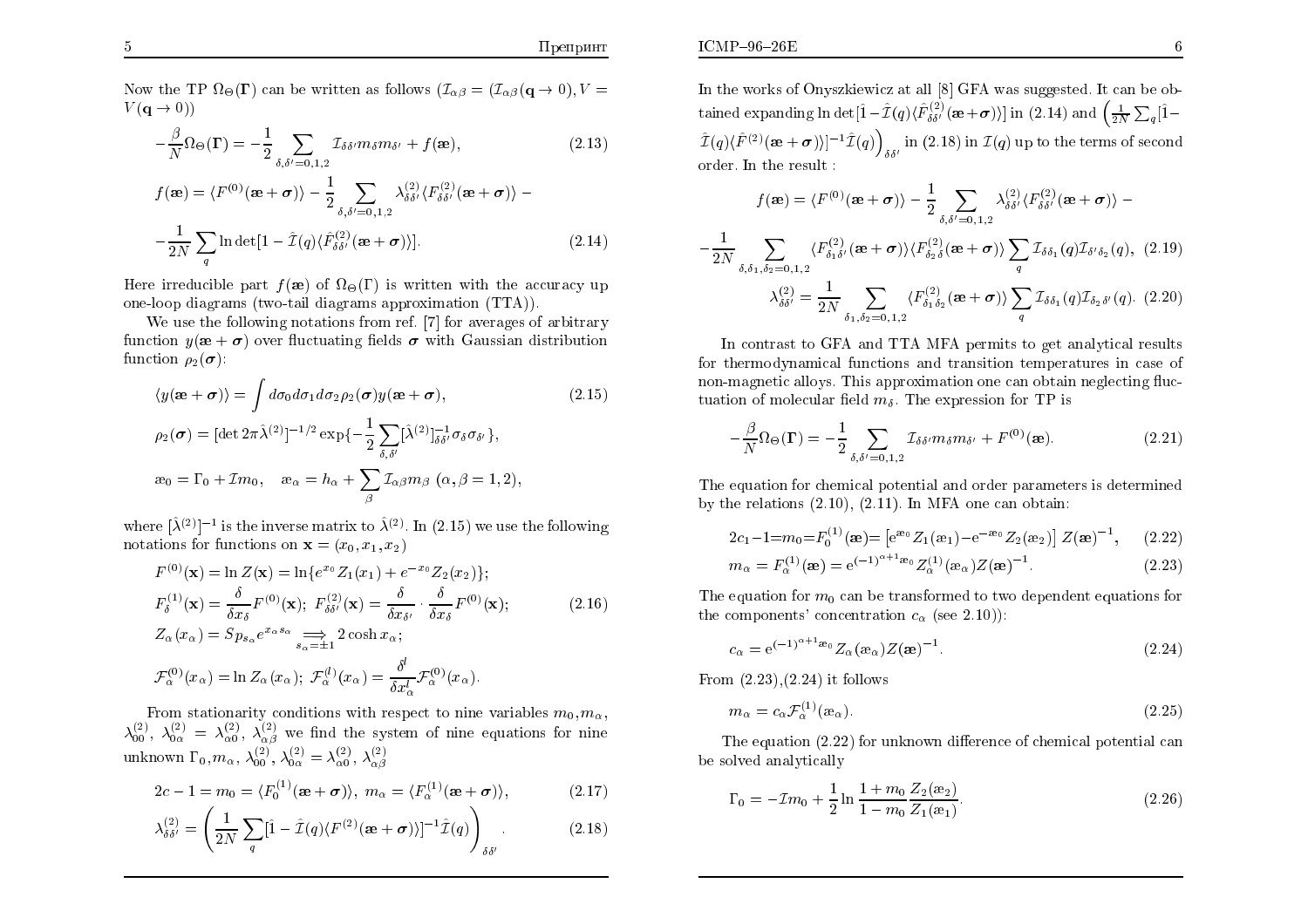Using (2.9) one can obtain following result for the free energy:

$$
\frac{1}{N}F(\mathbf{c}, \mathbf{h}) = \sum_{\alpha=1,2} c_{\alpha} \vartheta_{\alpha} + \ln 2 + \frac{1}{8}(V_{11} + V_{22} + 2V_{12})
$$

$$
+ \frac{1}{4}(V_{22} - V_{11})m_0 + \frac{1}{2}\mathcal{I}m_0^2 - \frac{1}{2}\ln(1 - m_0^2) - \frac{m_0}{2}\ln\frac{1 + m_0}{1 - m_0}
$$

$$
- \frac{1}{2}\sum_{\alpha,\beta=1,2} \mathcal{I}_{\alpha,\beta}m_{\alpha}m_{\beta} - \frac{m_0}{2}\ln\frac{Z_2(\mathbf{e}_2)}{Z_1(\mathbf{e}_1)} + \frac{1}{2}\ln Z_1(\mathbf{e}_1)Z_2(\mathbf{e}_2).
$$
(2.27)

The system  $(2.12)$  in a case  $\mathcal{I}_{11} = \mathcal{I}_{22}$  and  $\Gamma_1 = \Gamma_2$  can be solved analytically with the following result:

$$
T_b = \frac{-2\mathcal{I}m_0}{\ln\frac{1-m_0}{1+m_0}\frac{Z_2(\mathbf{x}_2)}{Z_1(\mathbf{x}_1)}}.\tag{2.28}
$$

However,  $x_1$  and  $x_2$  is to find from equations (2.11). The expression for existence of the expression for spinodal temperature can be found exactly only for non-magnetic case:

$$
T_s = \mathcal{I}(1 - m_0^2) = 4\mathcal{I}c_1c_2.
$$
\n(2.29)

The pair  $CFs$  we obtain on the basis of the relation (2.8) (the details see in [7]) and this procedure leads to expression for matrix of  $CF$  $\hat{\Omega}_{\Theta}^{(2)} (\mathbf{q}) = \{ \Omega_{\Theta, \delta_{1} \delta_{2}}^{(2)} (\mathbf{q}) \}$ 

$$
\hat{\Omega}_{\Theta}^{(2)}(\mathbf{q}) = [\hat{1} - \hat{f}^{(2)}(q)\hat{\mathcal{I}}(q)]^{-1} \hat{f}^{(2)}(q), \nf_{\delta_1\delta_2}^{(2)}(\mathbf{q}) = \left(\frac{\delta}{\delta \mathfrak{B}_{i_1\delta_1}} \cdot \frac{\delta}{\delta \mathfrak{B}_{i_2\delta_2}} f(\{\mathfrak{B}\})/_{\mathfrak{B}_i=\mathfrak{B}}\right)(\mathbf{q}), \n\left(\langle x_{i1}x_{j1}\rangle^c\right)_{(\mathbf{q})} = \frac{1}{4} \Omega_{\Theta,00}^{(2)}(\mathbf{q}), \ \left(\langle x_{i1}x_{j\alpha}s_{j\alpha}\rangle^c\right)_{(\mathbf{q})} = \frac{1}{2} \Omega_{\Theta,0\alpha}^{(2)}(\mathbf{q}). \tag{2.30}
$$

Here  $f_{\delta_1 \delta_2}^{(2)}(\mathbf{q})$  is the irreducible part of  $CF \hat{\Omega}_{\Theta}^{(2)}(q)$  with respect to interaction  $\hat{\mathcal{I}}(\mathbf{q})$ . It is obtained by double differentiation of irreducible part  $f(\mathbf{\hat{x}})$  with respect to nonuniform fields  $\mathbf{\hat{x}}_{i_1 \delta_1}, \mathbf{\hat{x}}_{i_2 \delta_2}$ . Within  $TTA$  at  $T \geq T_m$   $\hat{f}^{(2)}$  is independent of **q** and has form

$$
f_{\delta_1 \delta_2}^{(2)}(\mathbf{q}) = \langle F_{\delta_1 \delta_2}^{(2)}(\mathbf{\mathfrak{B}} + \boldsymbol{\sigma}) \rangle \stackrel{MFA}{\Longrightarrow} F_{\delta_1 \delta_2}^{(2)}(\mathbf{\mathfrak{B}}), \tag{2.31}
$$

$$
F_{00}^{(2)}(\mathbf{\mathbf{\hat{e}}}) \equiv 4c_1c_2; F_{\alpha 0}^{(2)} = -(-1)^{\alpha} m_{\alpha} 2c_{\alpha}
$$
  
\n
$$
F_{\alpha\beta}^{(2)}(\mathbf{\mathbf{\hat{e}}}) = c_{\alpha} \frac{Z_{\alpha}^{(2)}(\mathbf{\mathbf{\hat{e}}}_{\alpha})}{Z(\mathbf{\mathbf{\hat{e}}})} \delta_{\alpha,\beta} - c_{\alpha} c_{\beta} m_{\alpha} m_{\beta}.
$$
 (2.32)

From matrix expression for  $\hat{\Omega}_{\Theta}^{(2)}(q)$  (2.30) it can be found

$$
\Omega_{\Theta,00}^{(2)}(\mathbf{q}) = [1 - \Phi_{00}(\mathbf{q})V(\mathbf{q})]^{-1} \Phi_{00}(\mathbf{q}),
$$
  
\n
$$
\Omega_{\Theta}^{(2)ss}(\mathbf{q}) = [1 - \hat{\Phi}^s(\mathbf{q})\mathcal{I}^s(\mathbf{q})]^{-1} \hat{\Phi}^s(\mathbf{q}),
$$
\n(2.33)

$$
\Phi_{00}(\mathbf{q}) = f_{00}^{(2)}(\mathbf{q}) + \sum_{\alpha_1 \alpha_2} f_{0\alpha_1}^{(2)}(\mathbf{q}) \left( \hat{\mathcal{I}}^s(\mathbf{q}) [1 - \hat{f}^s(\mathbf{q}) \hat{\mathcal{I}}^s(\mathbf{q})]^{-1} \right)_{\alpha_1 \alpha_2} f_{\alpha_2 0}^{(2)}(\mathbf{q}),
$$
  

$$
\Phi_{\alpha \alpha'}^s(\mathbf{q}) = f_{\alpha \alpha'}^{(2)}(\mathbf{q}) + f_{\alpha 0}^{(2)}(\mathbf{q}) V(\mathbf{q}) [1 - f_{00}(\mathbf{q})(\mathbf{q})]^{-1} f_{0\alpha'}^{(2)}(\mathbf{q}),
$$

$$
\hat{f}^s(\mathbf{q}) = \{f_{\alpha\beta}^{(2)}(\mathbf{q})\}, \quad \mathcal{I}^s(\mathbf{q}) = \{\mathcal{I}_{\alpha\beta}(\mathbf{q})\}.
$$
\n(2.34)

At the temperature of second order phase transition the  $CFs$  of system diverge at certain values  $q^*$  (we consider here only case  $q^* = 0$ ).

 $\begin{array}{rclclcl} \text{In} & \text{the} & \text{case} & T > T_m & \text{the} & f_{0\alpha}^{(2)}(\mathbf{q}) &\equiv & 0 & \text{and} & \Phi_{00}(\mathbf{q}) & = & f_{00}^{(2)}(\mathbf{q}), \end{array}$  $\Phi_{\alpha\alpha'}^{s}(\mathbf{q}) = f_{\alpha\alpha'}^{(2)}(\mathbf{q})$ . Within MFA from first expression we obtain the  $T_{\alpha\beta'}$  (the influence of meganities uphysician is about) and from the second  $T_s$  (the influence of magnetic subsystem is absent) and from the second<br>can the severies for  $T_s$  ( $T_s$  is the term enstine of megantic transition) one the equation for  $T_m$   $(T_m$  is the temperature of magnetic transition)

$$
T_s = 4c_1c_2\mathcal{I}(0),
$$
  
\n
$$
2T_m = c_1T_{11} + CT_{22} - \{(c_1T_{11} - c_1T_{22})^2 + 4c_1c_2T_{12}^2\}^{1/2},
$$
\n(2.35)

$$
T_{\alpha\beta} = \mathcal{I}_{\alpha\beta} \sqrt{\mathcal{F}_{\alpha}^{(2)} \mathcal{F}_{\beta}^{(2)}}.
$$
\n(2.36)

#### 3.. Results of numerical investigation

The Hamiltonian (2.1) corresponds to the most generalized model of M-component magnet. There is no possibility at present to obtain any analytical solutions in this case. Therefore, in this section we represent some numerical results performed for particular cases of one-component Ising model, binary alloys and lattice gas. Here the numerical calculationsbecome simpler.

### 3.1. Ising model

The case of Ising model will correspond to  $M=1$ . The ionic part of the  $N$  Hamiltonian becomes constant and does not in
uence on the thermodynamical and correlation functions of the system:

$$
\mathcal{H} = \sum_{i=1}^{N} \Gamma_1 S_{i1} + \frac{1}{2} \sum_{i,j=1}^{N} \mathcal{I}_{11} S_{i1} S_{j1} + const
$$
\n(3.1)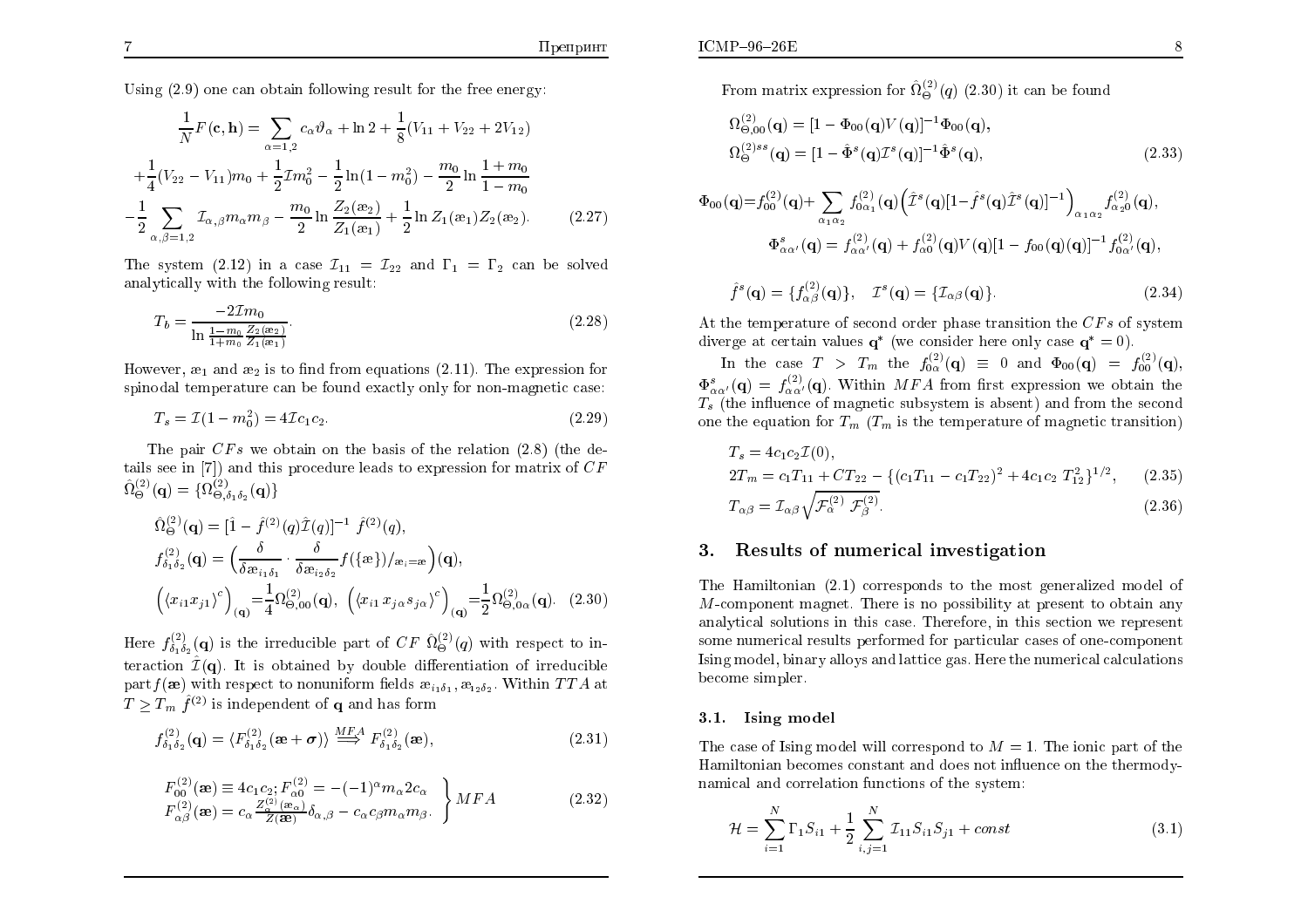For calculation of free energy, magnetization, two-tail we can use formulae  $(2.13)-(2.20)$  and put  $\alpha, \beta = 1$ . In this case we have to solve system of only two equations for order parameter  $m_1$  and fluctuating parameter  $\lambda_{11}^{(2)}$ . Therefore, one can write the following expression for generating function in the framework of two-tail approximation (2.13)- (2.18) that corresponds to free energy in the case of Ising model:

$$
-\frac{\beta}{N}F(\Gamma) = -\frac{1}{2}\mathcal{I}_{11}m_1^2 + \langle F^{(0)}(\mathbf{a}_1 + \sigma_1) \rangle - \frac{1}{2}\lambda_{11}^{(2)}\langle F_{11}^{(2)}(\mathbf{a}_1 + \sigma_1) \rangle - \frac{1}{2N}\sum_{q} \ln[1 - \mathcal{I}_{11}(q)\langle F_{11}^{(2)}(\mathbf{a}_1 + \sigma_1) \rangle].
$$
\n(3.2)

The equations for order parameters  $m_1$  and two-tail  $\lambda_{11}^{(2)}$  follow from the equations (2.17)-(2.18) :

$$
m_1 = \langle F_1^{(1)} \{ \mathbf{e}_1 + \sigma_1 \} \rangle, \tag{3.3}
$$

$$
\lambda_{11}^{(2)} = \frac{1}{2N} \sum_{q} \frac{\mathcal{I}_{11}(q)}{1 - \mathcal{I}_{11}(q) \langle F_{11}^{(2)} \{ \mathbf{a}_1 + \sigma_1 \} \rangle}.
$$
 (3.4)

Here the averaging is performed with distribution function :

$$
\rho_2\{\sigma\} = \int \frac{d\zeta}{2\pi} e^{i\zeta\sigma} e^{-\frac{1}{2}\zeta^2 \lambda_{11}^{(2)}} = \frac{1}{\sqrt{2\pi\lambda_{11}^{(2)}}} e^{-\frac{\sigma^2}{2\lambda_{11}^{(2)}}}.
$$
\n(3.5)

GFA gives the following results for the free energy and equation for two-<br> $\frac{(2)(1+1)(2)}{(2+1)(2+1)}$ tail  $\lambda_{11}^{(2)}$  (see (2.19), (2.20)):

$$
-\frac{\beta}{N}F(\Gamma) = -\frac{1}{2}\mathcal{I}_{11}m_1^2 + \langle F^{(0)}(\mathbf{a}_1 + \sigma_1) \rangle - \frac{1}{2}\lambda_{11}^{(2)}\langle F_{11}^{(2)}(\mathbf{a}_1 + \sigma_1) \rangle
$$
  
+ 
$$
\frac{1}{4}\langle F_{11}^{(2)}(\mathbf{a}_1 + \sigma_1) \rangle \left[ \langle F_{11}^{(2)}(\mathbf{a}_1 + \sigma_1) \rangle \frac{1}{N} \sum_q \mathcal{I}_{11}^2(q) - 2\lambda_{11}^{(2)} \right], \quad (3.6)
$$

$$
m_1 = \langle F^{(1)}\{x_1 + \sigma_1\}\rangle_{\rho_2},\tag{3.7}
$$

$$
\lambda_{11}^{(2)} = \langle F_{11}^{(2)} \{ \mathbf{a}_1 + \sigma_1 \} \rangle_{\rho_2} \frac{1}{N} \sum_{q} \mathcal{I}_{11}^2(q). \tag{3.8}
$$

Neglecting the fluctuation term  $-\frac{1}{2}\sum\limits_{ij}\mathcal{I}_{ij}\Delta S_i\Delta S_j$  in the Hamiltonian we get the MFA approximation. This concerns the case  $\lambda_{11}^{(2)} = 0, -\beta F(\Gamma)/N$  $=-\frac{1}{2}\mathcal{I}_{11}m_1^2 + F^{(0)}\{\omega_1\}$  and  $m_1 = F^{(1)}\{\omega_1\}.$ 

The numerical calculations were performed for the model with nearest neighbours interaction :

$$
\mathcal{I}_{11}(q) = I \sum_{\alpha=1}^{3} \cos q \alpha. \tag{3.9}
$$

The results of this investigation can be seen in Fig.1, 2. In Fig.1 the free energy of the system as a function of order parameter for various<br>temperatures is depicted. It is known, that we get first ender phase trap  $\epsilon$  temperatures is depicted. It is known, that we get first order phase  $\mathrm{tran}$ sition in the framework of two-tail approximation. This can be seen in Fig.1. The curve for  $T/\mathcal{I}(0)= 0.72$  has two minima with equal energy. Although the GFA is more rough than two-tail approximation, it gives us a second order phase transition at  $T/\mathcal{I}(0) = 0.86$ . The results of tem-<br>results of the redefinition in the different areas institutions on perature dependences of magnetization in different approximation are plotted in Fig.2.

The obtained results sho w that the two-tail approximation predicts a non-physical behaviour in the close vicinit y of the critical temperature. This may lead to the non-controlled errors by investigation of binary alloys and lattice gas. Therefore, for these systems we shall restrict onlyGFA and compare results with MFA.

### 3.2. Binary allo y

The Hamiltonian of the non-magnetic binary alloy follows from  $(2.1)$  if we put  $\mathcal{I}_{11}(i-j) = \mathcal{I}_{12}(i-j) = \mathcal{I}_{22}(i-j) = 0, \Gamma_{i1} = \Gamma_{i2} = 0$ :

$$
\mathcal{H} = \mathcal{H}_x = \sum_{\alpha=1}^2 \sum_{i=1}^N \varepsilon_\alpha x_{i\alpha} + \frac{1}{2} \sum_{\alpha,\beta=1}^2 \sum_{i,j=1}^N V_{\alpha\beta} (i-j) x_{i\alpha} x_{j\beta}.
$$
 (3.10)

The MFA and GFA ma y be easily reformulated for this case using formulae of previous section. Our numerical calculations concern the system with nearest neighbours interaction. As may be proved in section 2<br>the exities temperatures of binadel and eximadel decay depends only an the critical temperatures of binodal and spinodal deca y depends only on $\mathcal{I}=V_{11}+V_{22}-2V_{12}$  and are symetrical relatively substitution  $c_2$  instead of  $c_1$ . This can be seen in Fig. 4, where binodal and spinodal temperatures as a function of  $c_1$  are depicted. The comparison of GFA and MFA approximation results sho w that GFA approximation is essentially better that MFA in the vicinity of  $c_1 = 0.5$ . When  $c_1 \rightarrow 0$  or  $c_1 \rightarrow 1$ , the difference disappears. It should be noticed that two-tail approximation difference disappears. It should be noticed that two-tail approximation will give non-physical results namely in the vicinity of  $c_1 = 0.5$ .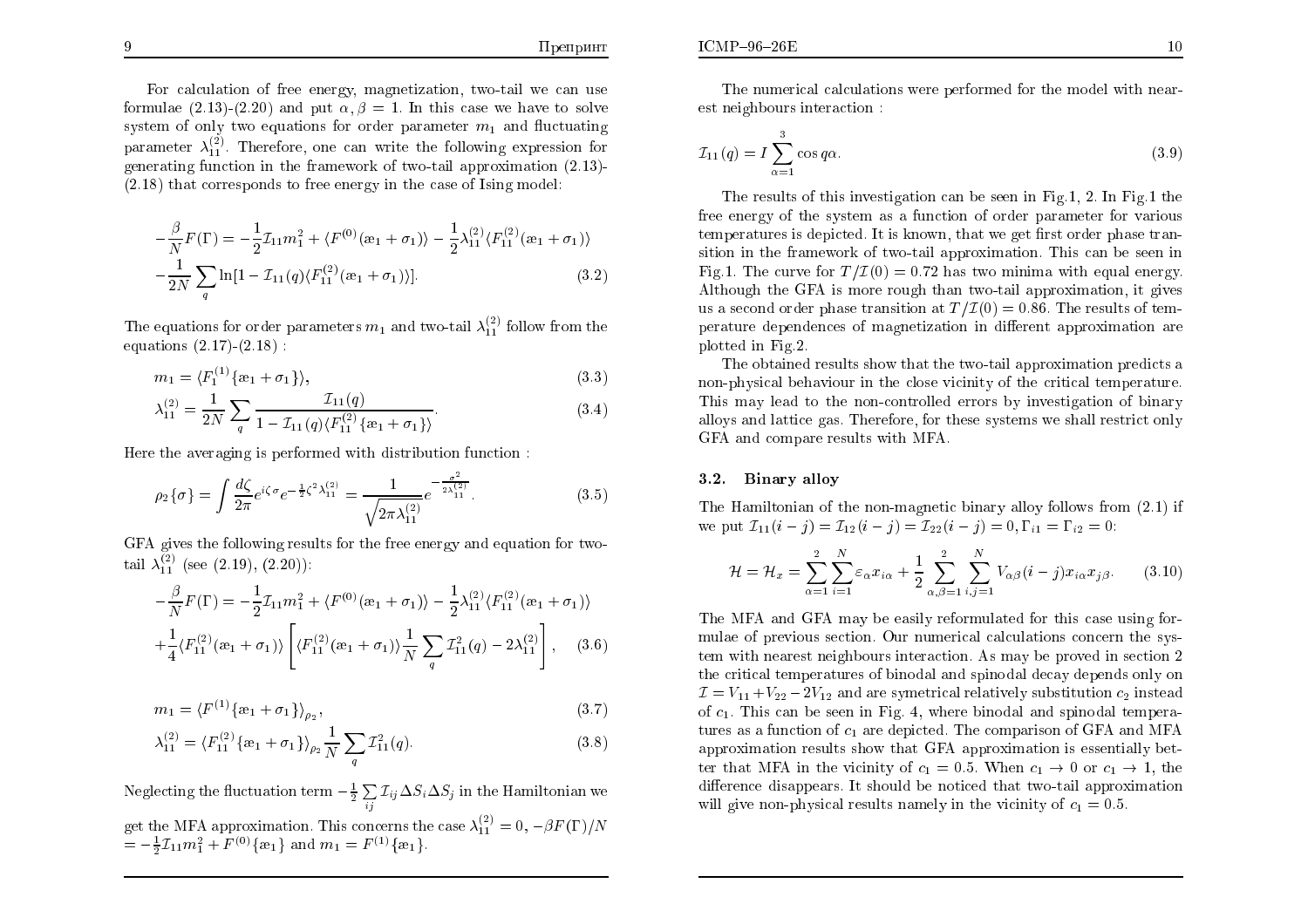



Figure 1: The free energy  $\frac{1}{N}F$  as a function of magnetization m for the various temperature (solid curves - two-tail approximation, long dashed various temperature (solid curves - two-tail approximation, long dashed curves - GFA, short dashed curves - MFA)



Figure 2: The magnetization m as a function of temperature  $T$  (solid<br>curve, two tail approximation long dashed surve,  $CFA$  short dashed curve - two-tail approximation, long dashed curve - GFA, short dashed curve - MFA)



Figure 3: The two tail  $\lambda$  as a function of temperature T (solid curve two-tail approximation, dashed curve - GFA)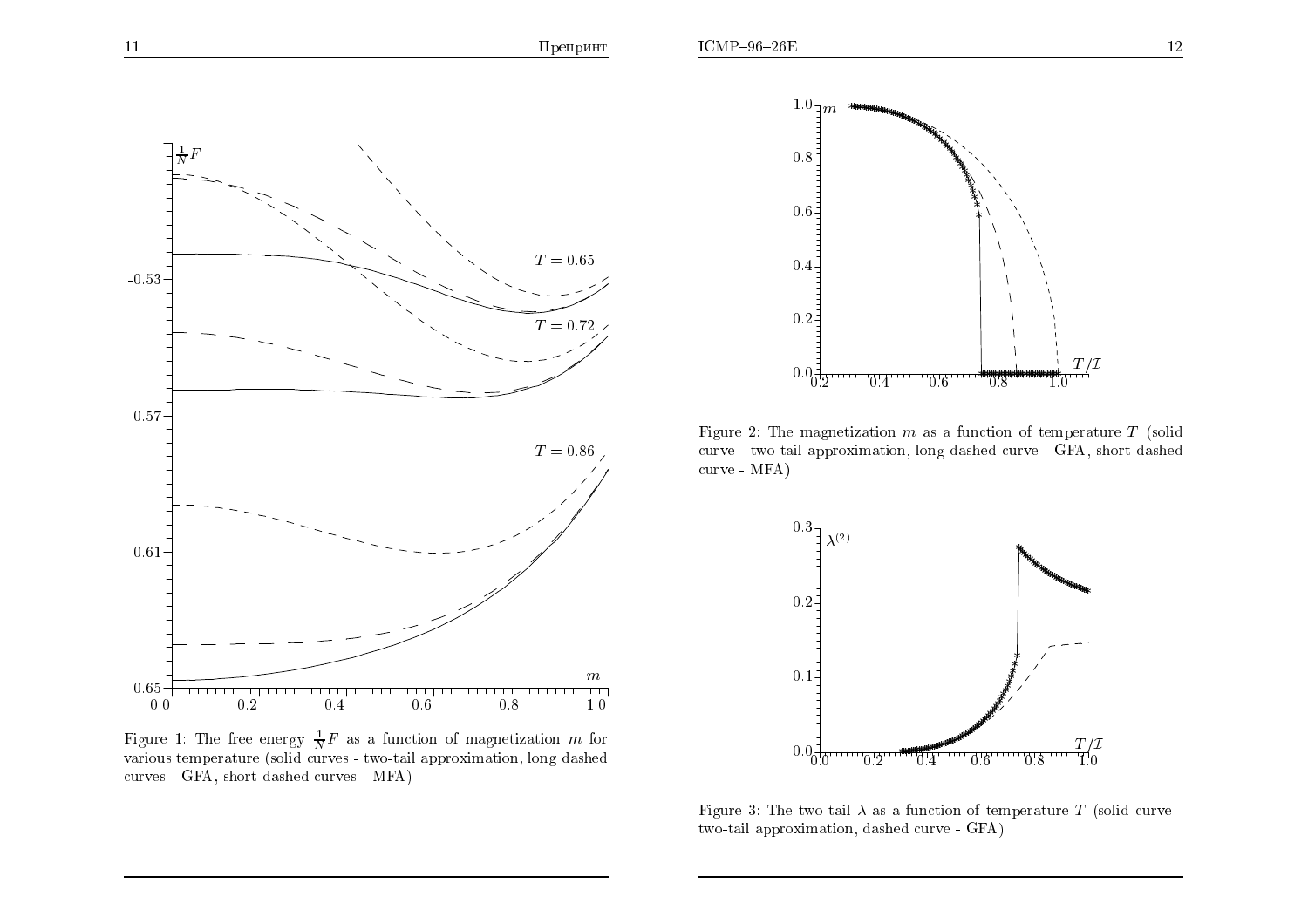

Figure 4: Phase diagrams for the model (3.9): 1- correspond to the binodal temperature, 2- spinodal temperature (solid line - GFA, dashed line - MFA)

### 3.3. Lattice gas

We shall ge<sup>t</sup> the Hamiltonian of the non-magnetic lattice gas, if we put  $V_{12}(i - j) = V_{22}(i - j) = 0$  in case of binary alloy:

$$
\mathcal{H} = \sum_{i=1}^{N} \mu x_i + \frac{1}{2} \sum_{i,j=1}^{N} V(i-j) x_i x_j.
$$
 (3.11)

Indeed, the Hamiltonian (3.11) may describe the gas. Let us consider the system in volume  $V$  and divide volume on  $N = V$  equal cubic cells. We<br>ill use the condition that were then are negative sound the situated in will use the condition that more than one particle can not be situated in one site. Therefore, we ge<sup>t</sup> <sup>a</sup> lough model of <sup>a</sup> gas with repulsion between particles on short distance and model interaction for long distance.

Here we neglect the kinetic energy of the particles. But being takeninto account it leads only to the renormalization of the chemical potential

$$
\mu \to \mu + \frac{3}{2} \ln \left( 2\pi h^{-2} m k \right),\tag{3.12}
$$

where  $m$  - particle's mass.<br>Cimilarly to  $(2,5)$ , the

Similarly to (2.5), the Hamiltonian (3.13) can be transformed to

$$
\mathcal{H} = E(\mu) + \sum_{i=1}^{N} \Gamma_0 S_{i0} + \frac{1}{2} \sum_{i,j=1}^{N} \mathcal{I}(i-j) S_{i0} S_{j0}, \qquad (3.13)
$$

where  $E(\mu) = \frac{1}{2}\mu + \frac{1}{8}V$ ,  $\Gamma_0 = \frac{1}{2}\mu + \frac{1}{4}V$ ,  $4\mathcal{I}(i - j) = V(i - j)$ . It is known from thermodynamics, that thermodynamical potential of<br>the system  $Q(u, T) = v$ , where r is pressure and  $\mathcal{V}$  is values of the the system  $\Omega(\mu, T) = -pV$ , where p is pressure and V is volume of the system. The argue of space is the relationship system. The average of  $x_i$  that equal  $n = 1/v$ , plays the role of gas density. The state equation can be written in the following form

$$
pV = \Omega(\mu(n), T) \text{ or } p = \frac{1}{V}\Omega(\mu(n), T). \tag{3.14}
$$

In MFA the state equation can be obtained in the analytical form. The expression for TP follows from (2.21) and has the following form:

$$
\frac{1}{N}\Omega(\mu, T) = \frac{1}{2}\mu + \frac{1}{2}V - \frac{1}{2}\mathcal{I}m_0^2 + \ln 2\cosh(\Gamma_0 + \mathcal{I}m_0),\tag{3.15}
$$

where  $\Gamma_0(m_0) = -\beta \mathcal{I}m_0 + \frac{1}{2} \ln \frac{1+m_0}{1-m_0}$ ,  $\mu = 2\Gamma_0 - \frac{1}{2}\mathcal{I}$ . If we take into account that  $m_0 = 2n - 1$ , we can obtain state equation in variables p,  $n, T$ :

$$
\frac{p}{T} = -\beta a n^2 + \Phi(n),\tag{3.16}
$$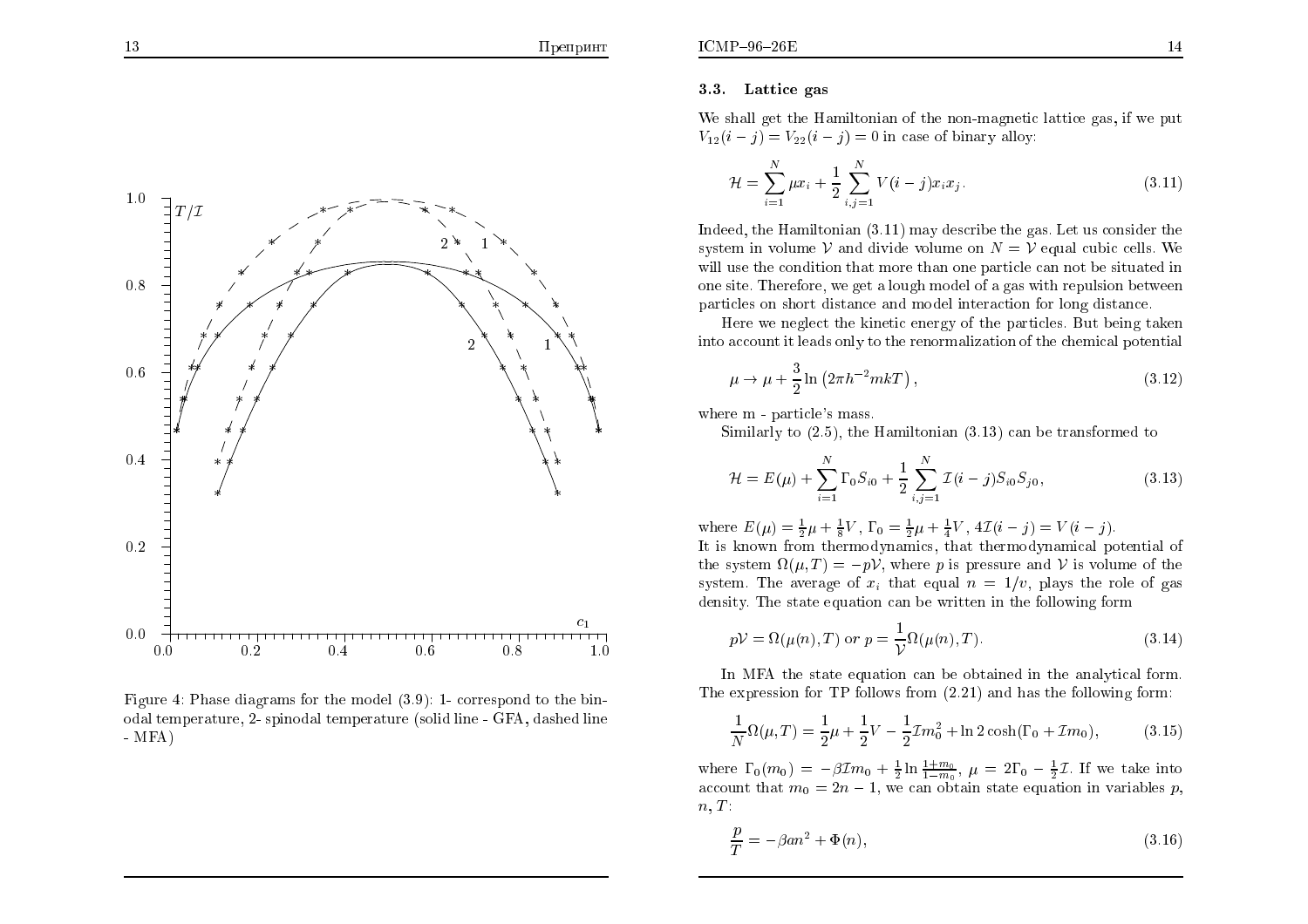where  $\Phi(n) = \ln \frac{1}{1-n}$ . It should be noted that for van der Waals state equation  $\Phi(n) = \frac{n}{1-bn}$ 

We have also obtained isoterms in GFA. Since the Hamiltonian of the lattice gas is identical to the Hamiltonian of the binary alloy with  $V_{12}(i - j) = V_{22}(i - j) = 0$ , we can use all approximation formulated in the previous subsection to its investigation.

In the Fig.5 the isoterms for the lattice gas with nearest neighbours interaction are depicted. The dashed curve corresponds to the MFA and solid curve for the GFA. It can be seen that values of the pressure  $p$  and binodal and spinodal temperature of the system obtained within GFA<br>are smaller than these abtained within MFA are smaller than those obtained within MFA.

#### 4.Conclusions

In this paper we have considered the M-component Ising model with site disorder. Several approximation for this model have been formulated here. Namely, we have obtained the expressions for the thermodynamical potential, free energy and pair correlation functions within TTA, GFAand MFA.

The numerical calculations were performed for some simpler models: one-component Ising model, non-magnetic binary alloy and lattice gas. For example, we have chosen the nearest neighbours interaction. For the one-component Ising model we calculated the free energy as <sup>a</sup> function of the magnetization, temperature dependences of the magnetization  $m(T)$ and the two-tail  $\lambda^{(2)}$  (fluctuating parameter) within TTA, GFA, MFA. For non-magnetic binary alloy we obtained <sup>p</sup>hase diagrams (binodal and spinodal curves) within GFA and MFA. For lattice gas the isoterms and  $\frac{1}{2}$ coexistence curves are depicted.

This work was supported in part by the International Soros Science Education Program (ISSEP) through gran<sup>t</sup> No. PSU062015.

### References

- [1] Yukhnovskii I.R., Gurskii Z.A. Quantum-Statistical Theory of Disordered Systems.- Kiev: Naukova Dumka, <sup>1991</sup> (in Russian).
- [2] Z.Gurskii and Yu.Khokhlov, *J.Phy s.: Cond.Mat.*, **6** (1994),p.8711-8724.
- [3] Khachaturyan A.G., Theory of Structural Transformations in Solids. New York: WIley 1983.





Figure 5: The  $p - V$  diagram for the lattice gas by various temperature<br>(calid annument true toil CEA deched annument MEA, 1, hinedal 2, (solid curves - two-tail GFA, dashed curves - MFA; <sup>1</sup> - binodal, <sup>2</sup> spinodal)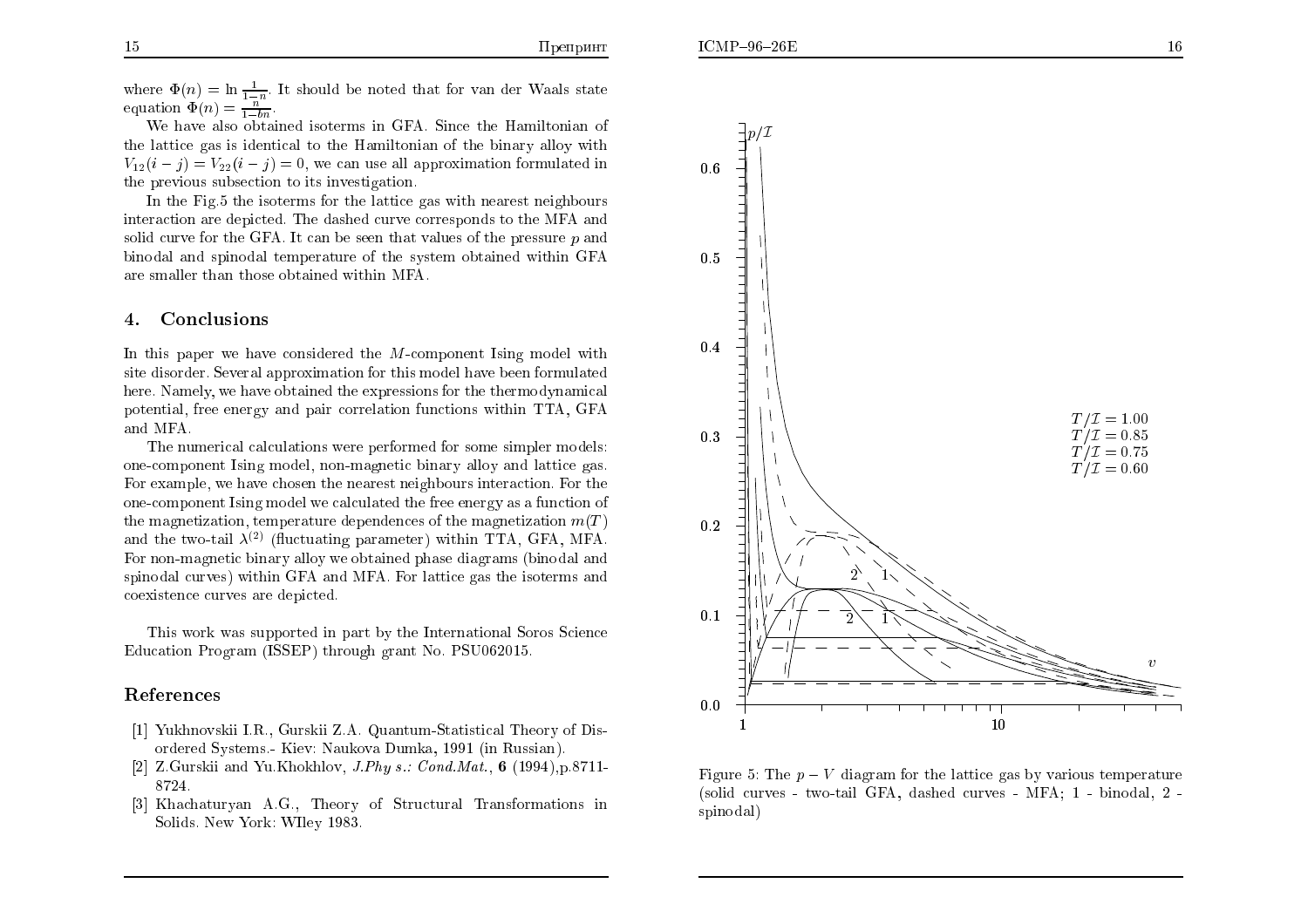- $[4]$  V.G.Vaks, N.E.Zein, *J.Exp.Teor.Fiz.*, **67** (1974), p.1082-1100 (in Russian).
- [5] T.Kawasaki, *Progr. Theor. Phys.*, 58 (1977), p.1357-1366
- [6] R.R.Levitskii, S.I.Sorokov, R.O.Sokolovskii, Cond.Mat.Phys., <sup>5</sup>(1995), p.81-104.
- [7] Yukhnowskii I.R., Levitskii R.R., Sorokov S.I., Derzhko O.V., Bul. Ac. Sci. USSR, Ser. Fiz., <sup>55</sup> (1991), p.481.
- [8] Z.Onyszkiewicz, A.Wierzbicki, Pysica B, <sup>151</sup> (1988), p.462-474.